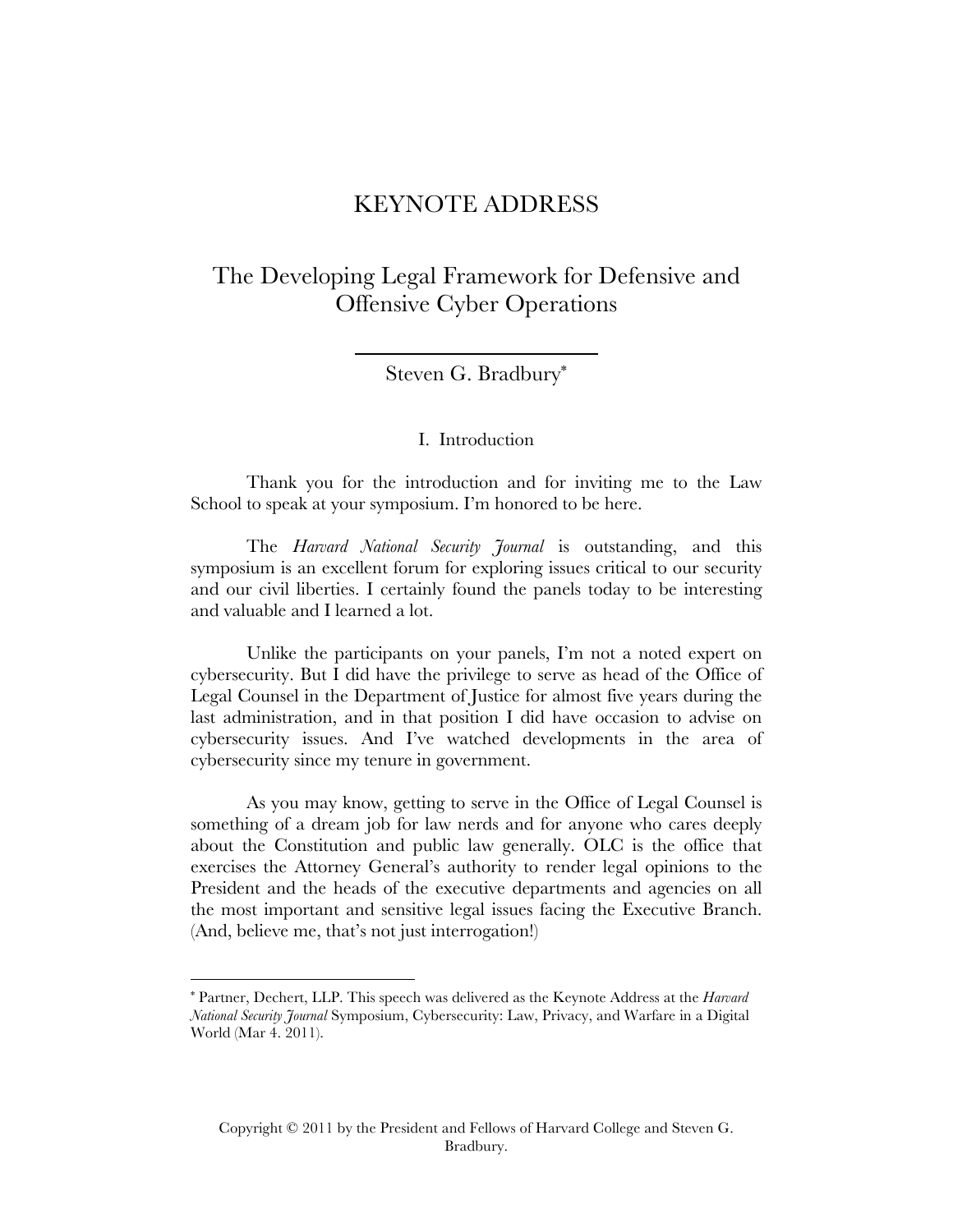When I came into OLC in 2004, I had the pleasure of serving under Jack Goldsmith, who is now, of course, an esteemed member of the faculty here at the Law School. You're also very lucky to have Jack as a member of the Advisory Board to the *National Security Journal*.

What I'd like to do today is to sketch out the basic legal framework that I see developing to govern the cyber operations of the federal government. I want to talk, first, about the legal framework for defensive cybersecurity activities. Then I'll address legal authorities potentially applicable to offensive cyber operations, including cyberwarfare. Lastly, I'll say a word about possible responses to WikiLeaks.

I'm speaking only for myself today — not for my law firm and not for any current or former client.

### II. Defensive Cyber Security Activities

So, let's start by discussing the government's defensive cyber security activities.

Last year, in his confirmation hearing to lead the new U.S. Cyber Command, Gen. Keith Alexander, who is also Director of the National Security Agency, testified that the Defense Department's computer systems in the U.S. are bombarded with "hundreds of thousands" of hostile incursions each and every day. And that's just the Defense Department's networks.

All the computer systems of the federal government are vulnerable to infiltration and disruption from hostile foreign governments or other foreign powers, international criminal enterprises, and lone hackers.

And the concerns about network protection don't end at the outer bounds of the dot.mil or even the dot.gov cyber domains. We're also concerned about the serious national security threat to non-federal computer systems, including the networks of defense contractors working on sensitive projects, as well as the computers that control America's critical infrastructure, such as power plants and pipelines, electric grids, dams, water supply systems, air traffic control and rail transportation systems, banking systems and financial exchanges, and health care networks.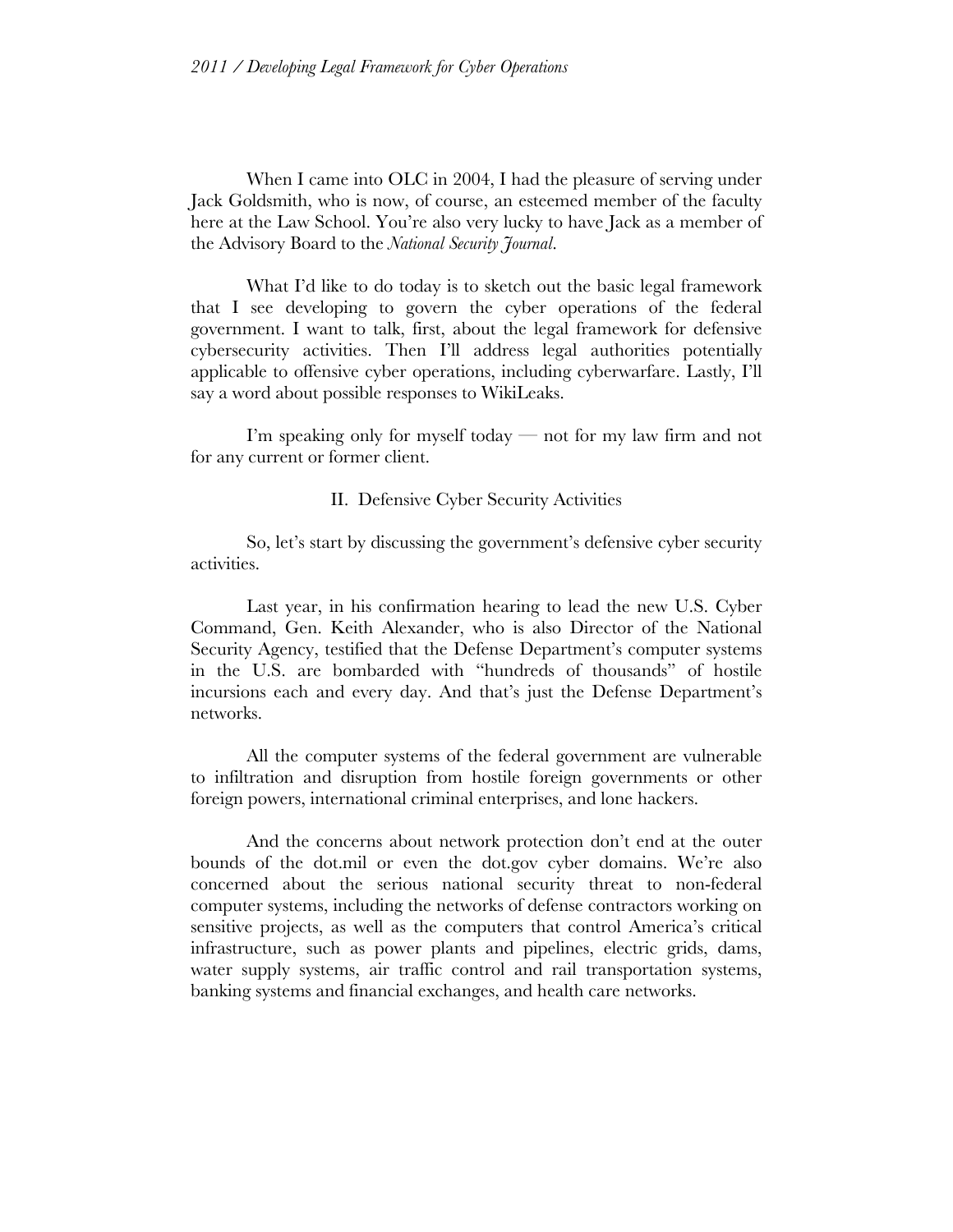Some folks — notably, for example, Richard Clarke — have gone further and have also urged that it's vital to our national security for the federal government to mandate steps to protect the public backbone networks of the Internet, including the major public peering points where backbone traffic is exchanged. I'm not convinced of that; I think that raises difficult issues, as I'll touch on in a bit.

Let's look initially at the federal government's computer systems, and then we can work our way out from there.

**Defensive protections.** So what is the capability we want to have in place to protect our vital networks?

Certainly, we'll want to be able to scrub the software and data *inside* our computer systems to find and eliminate any hostile viruses, worms, trapdoors, Trojan horses, logic bombs, etc., and to trace them back, if we can, to try to find out how they got in and where they originated.

But I want to focus now on the *perimeter* of the network, on the gateways where it connects to the public Internet or to any external web of networks beyond our control.

We'll want to be able to detect unwanted intrusions — in real time, if possible, as they stream across the gateway. Ideally, we'd like to be able to block them before they cross the perimeter and enter the critical systems.

To spot the potentially malicious intrusions, we'll look for the known "signatures" of previously identified malware and hostile actors. We can collect our list of malicious "signatures" from all kinds of places — from private firms that develop anti-virus software, from law enforcement units that investigate cyber crimes, from intrusions we've already detected in our networks, from our own intelligence agencies, and from foreign governments and their intelligence services.

The detection system will need to "learn" from new intrusions, so the list of screening signatures is constantly being refreshed.

To make this work, we'll need sophisticated, high-speed sensors that can search the enormous volume of data traffic without an unacceptable delay in communications.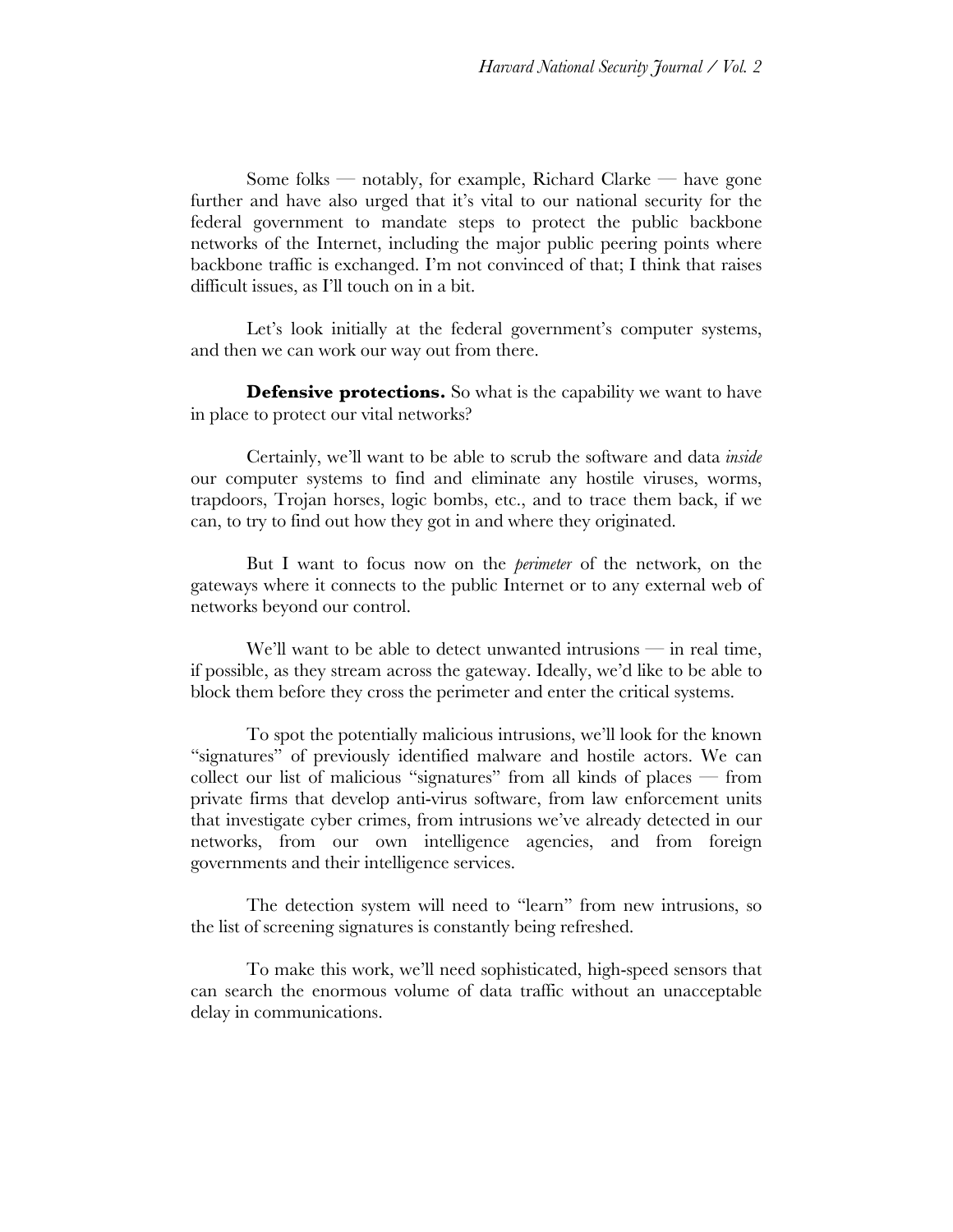It won't be enough to search just the "to" and "from" addressing information in each data packet; we'll absolutely need to search down deeper, into the content of messages, since malicious code can hide in any part of a message or its attachments.

We'll need to search outbound traffic as well as inbound, to detect the unauthorized exfiltration of sensitive information, and to identify any moles on the inside working with the infiltrators.

When we do detect a hostile intrusion, it won't be enough just to block it. We'll want law enforcement experts or intelligence analysts to be able to review it and we may want to take follow-up action, as necessary, directed against the source of the intrusion. That could mean action by the FBI, since maliciously disrupting or hacking into government computers is a federal crime, *or* it could mean action by our intelligence agencies or by the military, depending on the nature of the intrusion.

**EINSTEIN.** It turns out the Department of Homeland Security is right now rolling out an intrusion-detection system that's designed to implement many of the capabilities I've just described. It's called "EINSTEIN," and it's meant to protect the unclassified civilian computer networks of the federal government.

EINSTEIN will work by making a mirror copy of all the data packets passing through the gateways, and then automatically screening the duplicate data stream for any malicious signature codes.

Only the messages found to contain malicious codes will be collected and further analyzed by humans; the rest of the copied data will be immediately deleted.

And the messages that are subject to further review will be handled in accordance with established "minimization procedures," which are requirements designed to avoid the unnecessary retention and distribution of non-public information about U.S. persons. For example, minimization would mean that the names of identified U.S. persons or content discussing U.S. persons will be masked when the message is sent on to law enforcement or intelligence agencies to the extent that such information is unnecessary to understanding the law enforcement or intelligence significance of the message.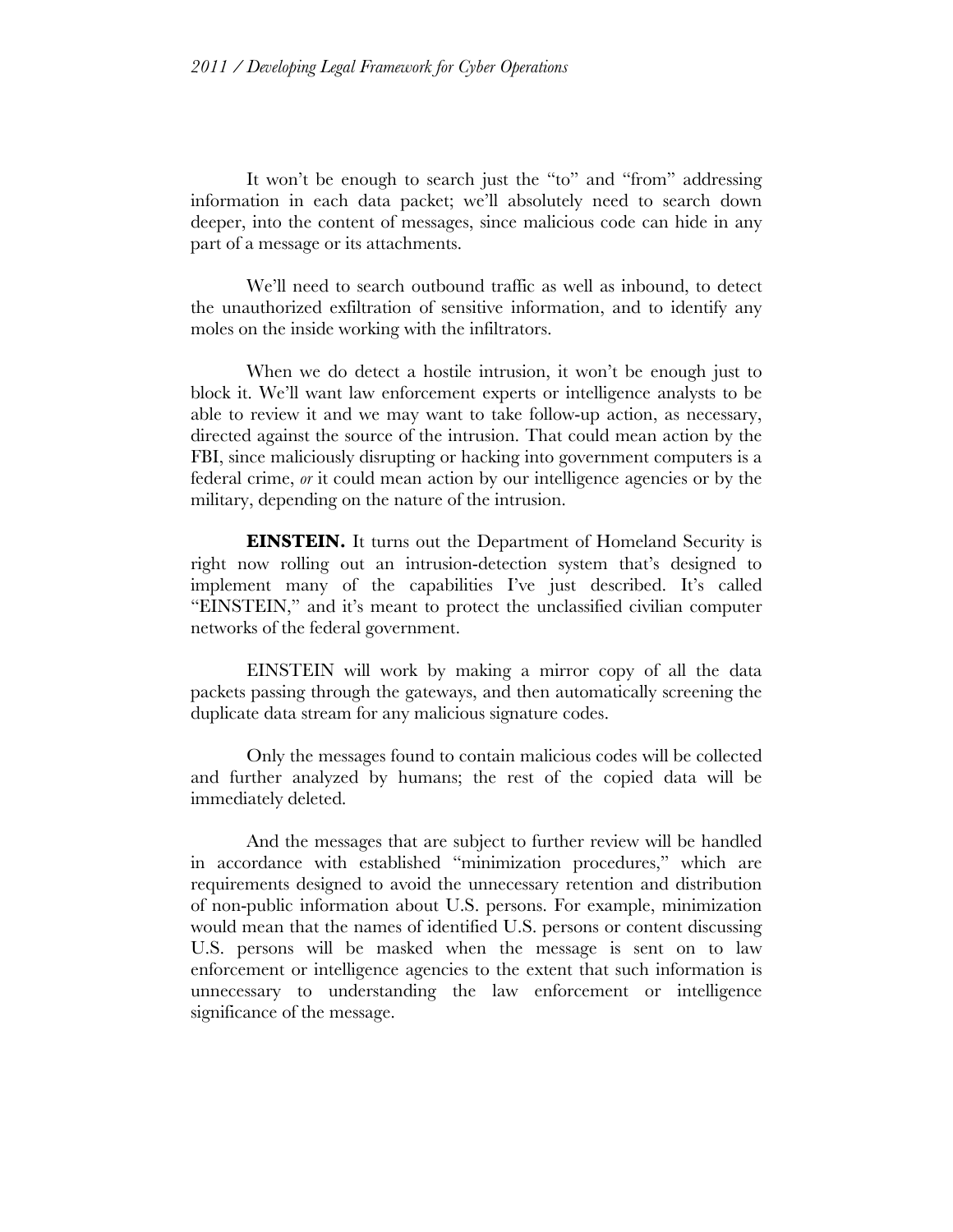These minimization procedures have been approved by the Attorney General, as well as by the Article III judges who sit on the Foreign Intelligence Surveillance Court.

DHS will also apply auditing and training procedures and adopt restrictions to ensure that the list of target signatures will focus only on malicious computer code and will not be used improperly to intrude on any legitimate privacy rights of the users of the network.

Legality. The federal government's implementation of a system like this raises a host of legal issues involving the constitutional and statutorily protected privacy rights of Americans. So how do we approach the question of legality?

Well, we have a roadmap in the opinions the Justice Department has issued analyzing the legality of EINSTEIN.

I signed a lengthy opinion on this topic for OLC in January 2009 that memorialized DOJ's analysis up to that point. The Obama administration adopted this opinion and made it public in August 2009, along with some follow-up advice from  $OLC<sup>1</sup>$  (So, you see, it's not true that the current administration only publishes opinions of mine when it disagrees with them!)

Fourth Amendment protections. The most fundamental legal restriction at issue is the Fourth Amendment, which protects against an unreasonable search by the government that infringes a person's legitimate expectation of privacy. If the person doesn't have a reasonable expectation of privacy in the communications reviewed, there is no "search" under the Fourth Amendment. And where there is a search, the Fourth Amendment's basic requirement is reasonableness.

The courts have made it clear that for purposes of the Fourth Amendment, people who make a call or send an e-mail message or visit a Web site do not have a reasonable expectation of privacy in the phone

<sup>1</sup> See Legal Issues Relating to the Testing, Use, and Deployment of an Intrusion-Detection Sys. (EINSTEIN 2.0) to Protect Unclassified Computer Networks in the Exec. Branch, 33 Op. O.L.C. (2009); Legality of Intrusion-Detection System to Protect Unclassified Computer Networks in the Exec. Branch, 33 Op. O.L.C. (2009).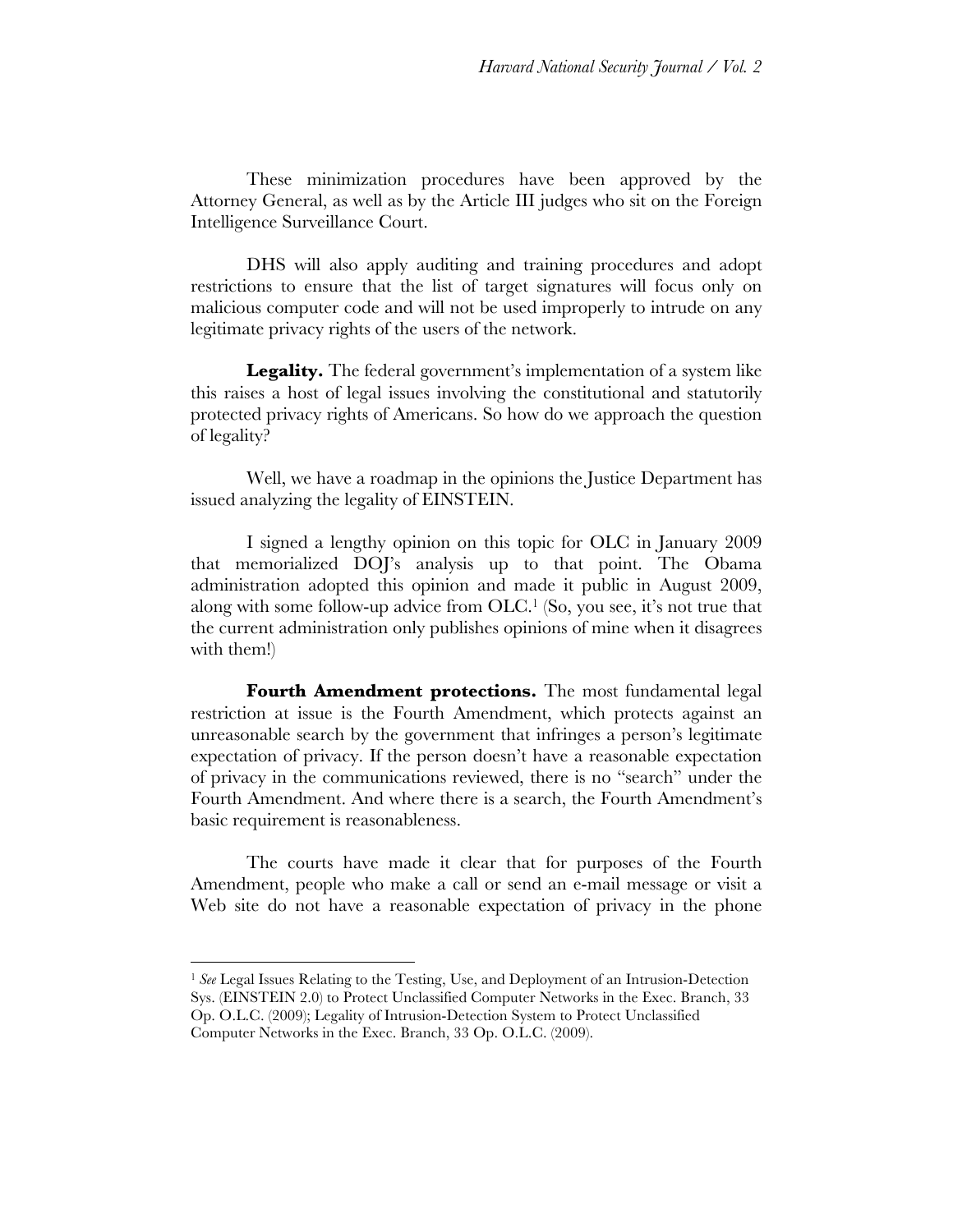number called or in the addressing and routing information for an Internet communication.2

Just like an address on the outside of an ordinary envelope, the to/from addressing information or Internet routing protocol for an e-mail or Web visit is information the sender is voluntarily making available to the communications provider in order to complete the connection, and the sender can't claim a reasonable expectation that that routing information is private.

That means there would be no "search" within the meaning of the Fourth Amendment if the government screened just the "to" and "from" lines of e-mails and other IP addressing data of Internet traffic for malicious signatures.

But here, as I said, we need to go beyond that; we *do* need to search the content and the attachments of all Internet messages. And that would definitely implicate the privacy interests that the Fourth Amendment is concerned with.

**Statutory protections.** Moreover, there are a number of federal statutes that impose separate and independent privacy protections beyond the Fourth Amendment. These include:

(1) the wiretap provisions of title 18, as amended by the Electronic Communications Privacy Act, 18 U.S.C. § 2510 *et seq.*, which protect e-mail messages while in transmission;

(2) the Stored Communications Act, 18 U.S.C. § 2701 *et seq.*, which protects electronic communications while stored in a database;

(3) the Foreign Intelligence Surveillance Act, or FISA, 50 U.S.C. § 1801 *et seq.*, which requires special court orders for electronic surveillance of wire communications in the U.S.; and

(4) the pen register and trap and trace provisions of title 18, 18 U.S.C. § 3121 *et seq.*, which provide protection for calling numbers and the to-and-from addressing information for e-mails.

<sup>2</sup> *See, e.g.*, Smith v. Maryland, 442 U.S. 735, 743–44 (1979); Quon v. Arch Wireless Operating Co., 529 F.3d 892, 904–05 (9th Cir. 2008).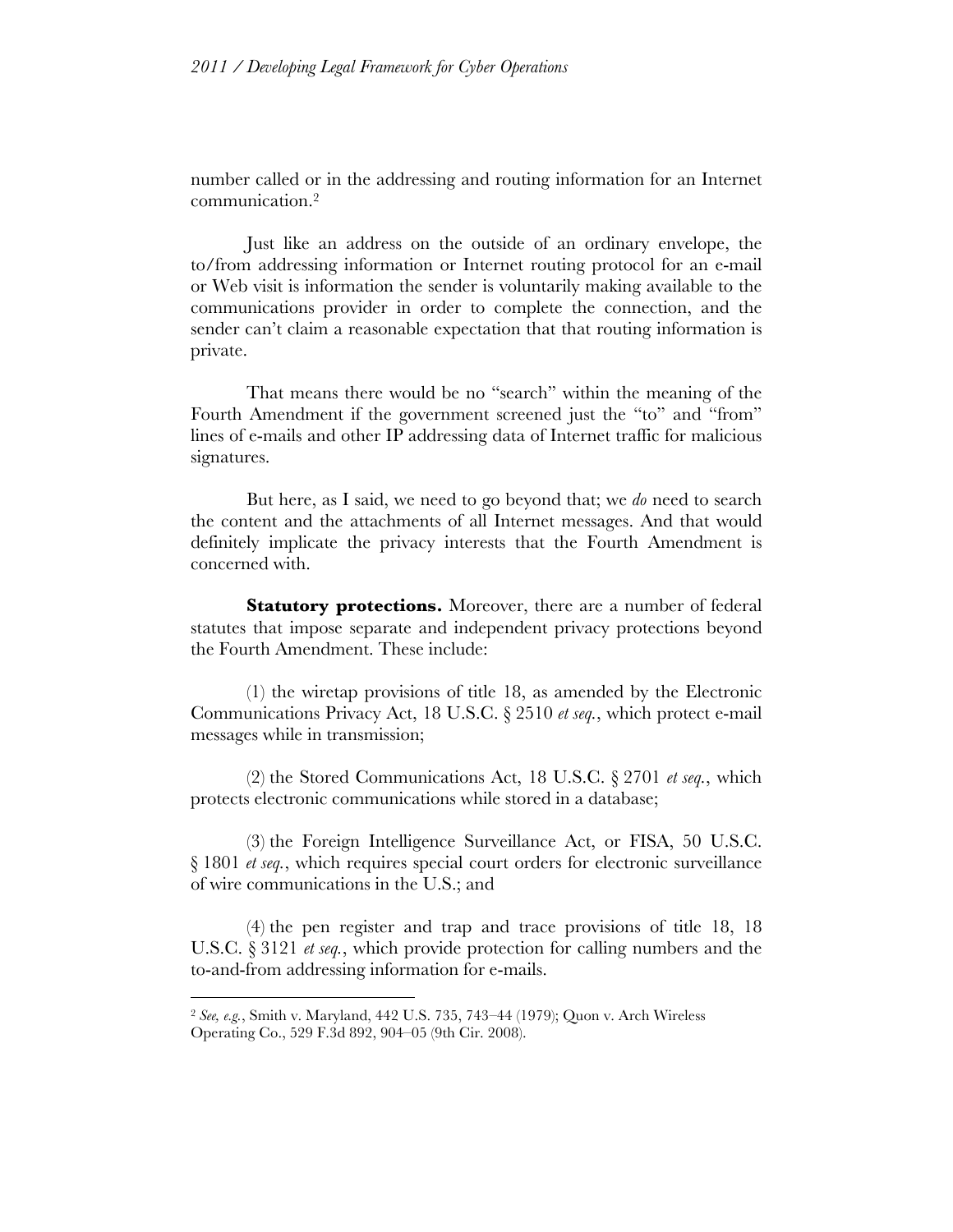**Warrant vs. no warrant.** Ordinarily, the Fourth Amendment requires that government officials obtain a warrant supported by probable cause to conduct a search. But a warrant, or any individualized court order, like a traditional FISA order or a pen register/trap and trace approval, is not possible here. We need to screen all the traffic coursing in and out of the gateway and we need to do so 24/7.

Fourth Amendment jurisprudence allows the government to conduct reasonable searches without a warrant in certain circumstances where the government has "special needs" going beyond law enforcement.

The need to protect the integrity of vital government computer networks from attack in the face of a massive number of unauthorized intrusions should constitute such a "special need," and the various conditions, limitations, and minimization efforts that DHS will use with EINSTEIN should be sufficient to assure the reasonableness of the search.

"Rights or **property.**" Certain of the statutory protections at issue also permit the operator of a communications network to intercept and screen traffic on the network where and as necessary to protect the "rights or property" of the network operator.

Those provisions should also enable the government, as the network operator here, to conduct the kind of screening that EINSTEIN would entail, since it's reasonable to believe the screening is necessary to detect and prevent harmful intrusions that could compromise the integrity of the networks.

**Log-on banners and user agreements.** But the federal government, with the advice of Justice Department lawyers, has settled on a simpler and broader solution as the principal legal foundation for EINSTEIN.

Each federal agency that participates in EINSTEIN will enter into a Memorandum of Agreement with DHS, and that MOA will obligate the agency to put in place detailed log-on banners, user agreements, and computer training programs for each employee, contractor, or agent who is authorized to use the agency's computer system.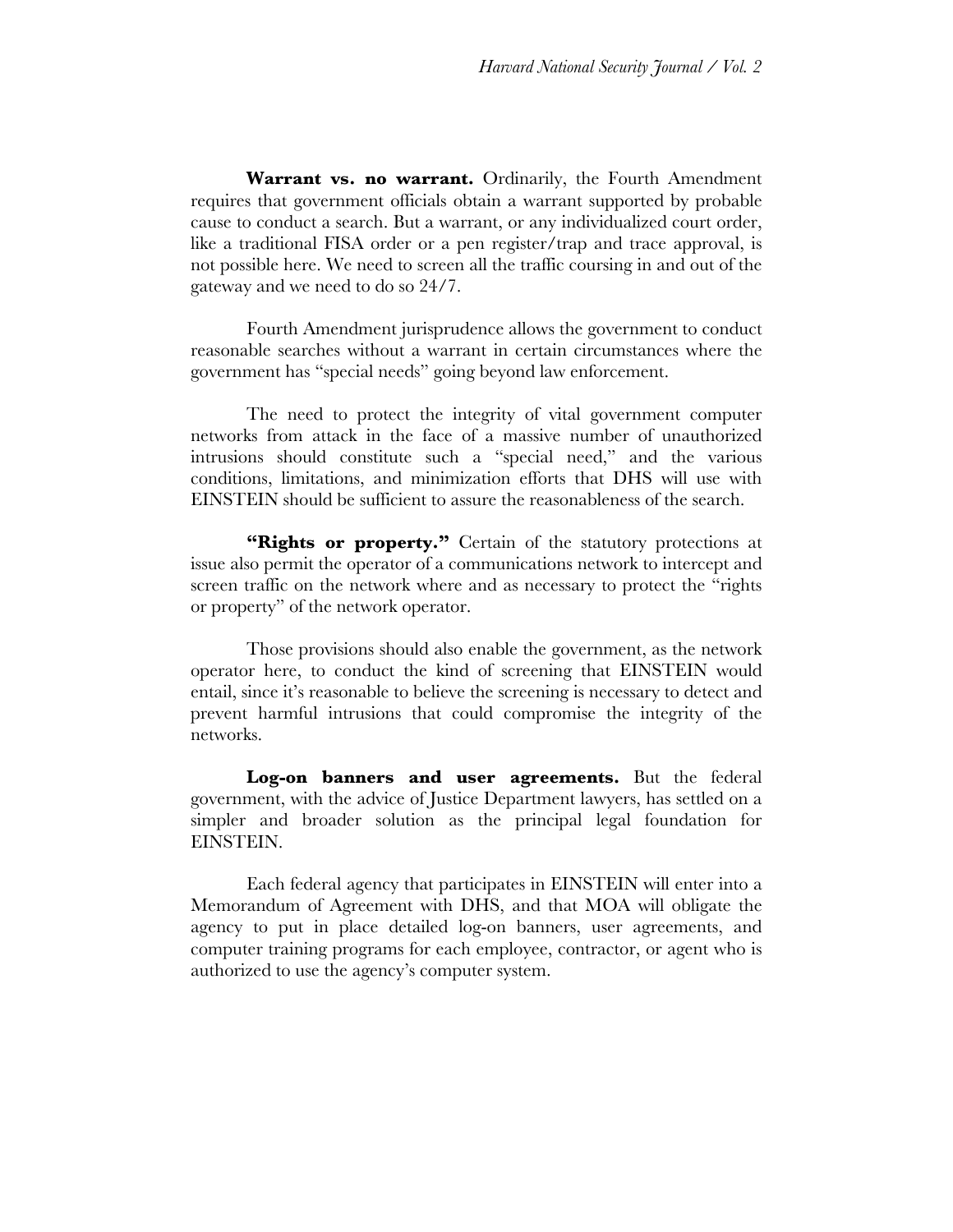The log-on banner and user agreements will declare that the computer system is for authorized government use only, and they'll clearly state that by using the system, the employee understands and consents that he or she has no reasonable expectation of privacy in communications passing through or stored on the system; that the government may monitor, intercept, or search any data transiting or stored on the system; and that any communication or data on the system may be disclosed or used for any authorized government purpose. To access the system, the user will have to sign a consent form or click a button acknowledging and agreeing to these terms. (The Justice Department has actually used a log-on banner like this for some years now.)

All agencies whose network traffic is screened by EINSTEIN must ensure that they consistently adopt, implement, and enforce these consent and notification procedures in their computer training and usage practices.

**Fourth Amendment analysis.** DOJ concluded that the consistent application of these log-on banners and agreements will be effective in establishing as a legal matter that the users of the agency's computer network will not have a reasonable expectation of privacy in any communications they send or receive over the network.

That will go for personal communications sent over the network, too, including employees' use of the network to access their own personal Gmail or Yahoo accounts or Facebook pages.

Without a reasonable expectation of privacy, there will be no "search" within the meaning of the Fourth Amendment.

The same conclusion will apply to a private individual outside the government who communicates with the agency or with an employee of the agency, including where the individual is communicating with the employee's personal e-mail account and doesn't know that the person on the other end is accessing the account from a government network.

The Supreme Court has held that "a person has no legitimate expectation of privacy in information he voluntarily turns over to third parties,"3 and that "when a person communicates to a third party even on the understanding that the communication is confidential, he cannot object

<sup>3</sup> *Smith*, 442 U.S. at 743–44 (1979).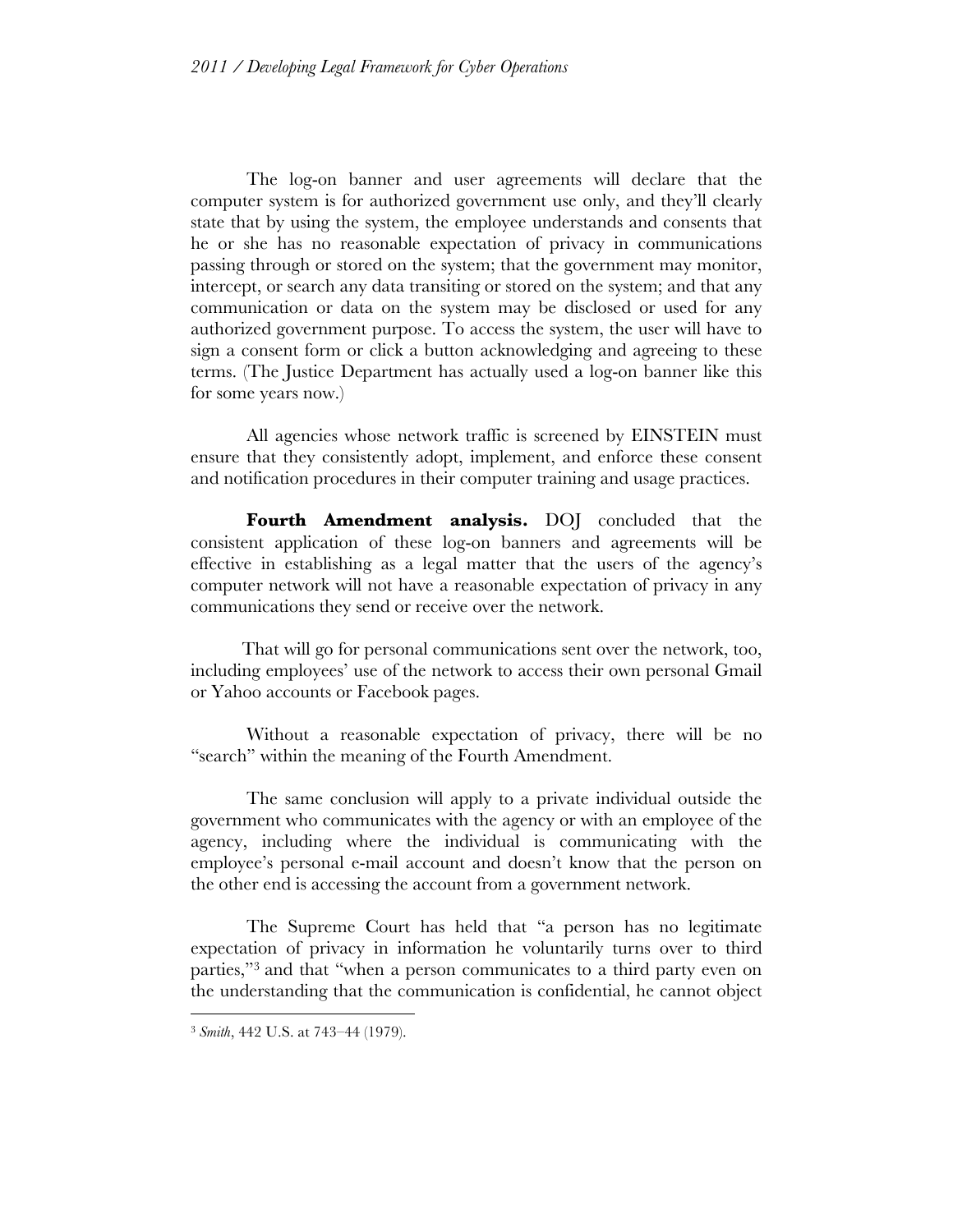if the third party conveys that information or records thereof to law enforcement authorities."4

**Statutory analysis.** The log-on banners and user agreements described above will also ensure that the screening system will comply with all statutory privacy restrictions.

Each of the relevant statutes I mentioned — the Electronic Communications Privacy Act, the Stored Communications Act, FISA, and the pen register/trap and trace laws — permits the interception and disclosure of otherwise private communications if done with the "consent" of a party to the communication. Here, that means the consent of the individual employee or other user of the agency's computers.

Thus, the wiretap provisions of title 18, as amended by ECPA, provide that "[i]t shall not be unlawful . . . for a person acting under color of law to intercept [or divulge]  $a[n]$  . . . electronic communication, where such person is a party to the communication or one of the parties to the communication has given prior consent to such interception [or divulging]."5

Similarly, the Stored Communications Act states that the provider of an electronic communications service "may divulge the contents of a

<sup>4</sup> SEC v. Jerry T. O'Brien, Inc., 467 U.S. 735, 743 (1984). Even if it were correctly decided, the Sixth Circuit's recent decision in *United States v. Warshak* holding that a person retains a reasonable expectation of privacy in personal e-mails stored with his ISP does not contradict this reasoning. *See* United States v. Warshak, 631 F.3d 266, 282–88 (6th Cir. 2010). While a person may reasonably expect to maintain personal control over the dissemination of e-mails he has stored on his own Web account or with his ISP, a person can no longer expect to retain control over a message he dispatches to its intended recipient. The difference is well illustrated by analogy to the world of paper files: If I send you a letter, I relinquish control over that letter to you; you're free to share it with whomever you will, regardless of any commitment I may have gotten from you. On the other hand, if I keep a copy of the letter stored in my own filing cabinet, I retain control over dissemination of the copy and I continue to have an expectation that the copy will remain private. That expectation does not necessarily change if my filing cabinet is located in a rented storage garage, even though the proprietor of the storage garage retains a master key for necessary access to the garage. In that analogy, the proprietor of the storage garage is like the ISP in *Warshak*.

<sup>5</sup> 18 U.S.C. §§ 2511(2)(c), 2511(3)(b)(ii).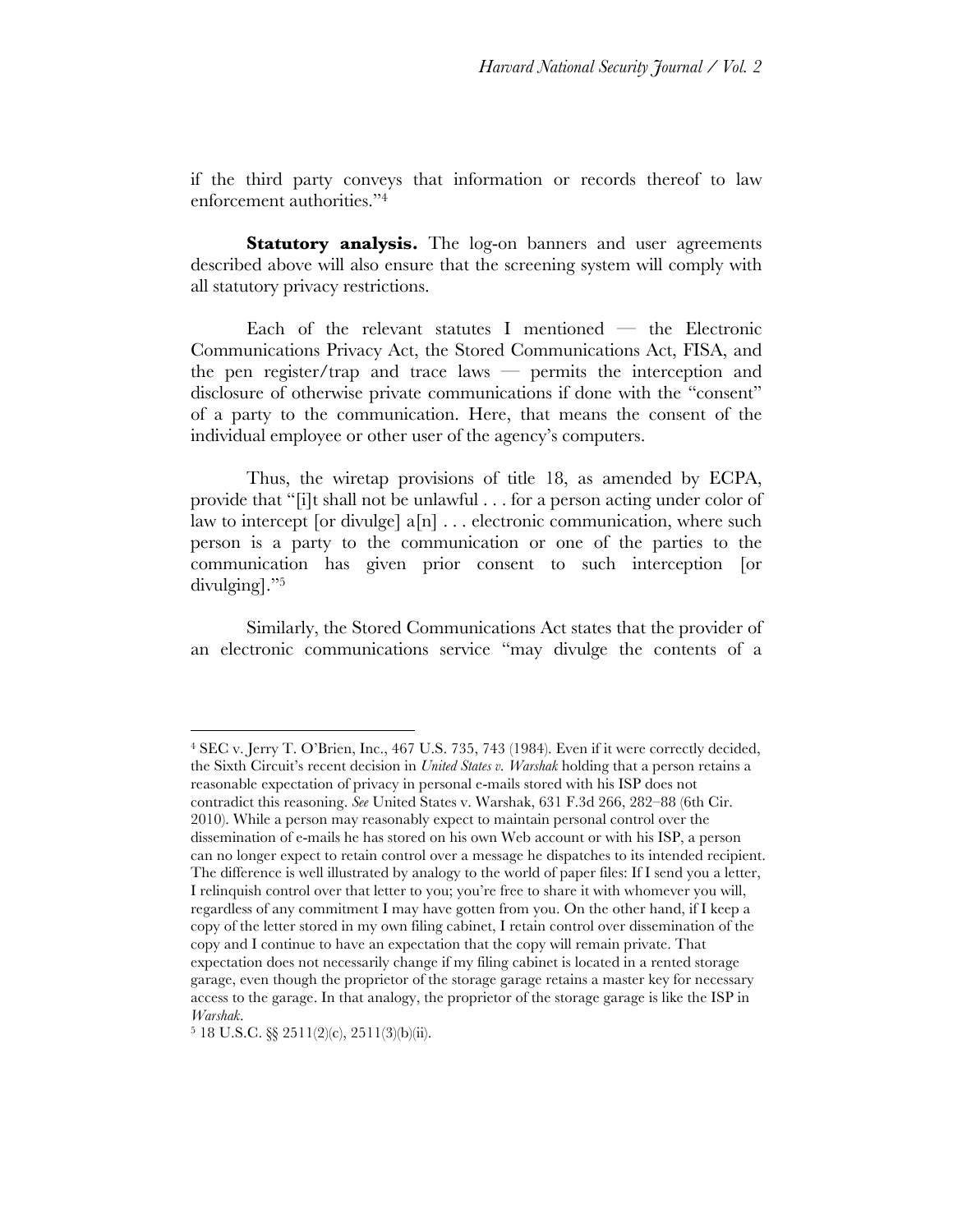communication . . . with the lawful consent of the originator or an addressee or intended recipient of such communication."6

And the government does not engage in "electronic surveillance" within the meaning of FISA where it intercepts the contents of a wire communication with "the consent of any party" to the communication or in circumstances where a party to the communication lacks a reasonable expectation of privacy.7

Finally, the pen register and trap and trace provisions of title 18 do not apply to the use of such devices by the provider of an electronic communications service "where the consent of the user of th[e] service has been obtained."8 In the case of EINSTEIN, the provider of the service would be the federal government.

So that's the analysis for federal government networks.

**Expansion to certain non-federal networks.** Now, can a system like EINSTEIN be expanded to cover private or state-operated networks that contain especially sensitive information or that control the nation's most critical infrastructure? Can we apply a similar legal analysis?

It should be pretty straightforward to do so, provided the network is owned or operated by a single entity or group of entities and is set up like an intranet with a limited set of authorized users, and provided the operator can agree by contract or can be required by regulation to use log-on banners and user agreements like those employed by the federal agencies participating in EINSTEIN.

Take, for example, a defense contractor working on a classified or sensitive weapons system. The government, as a condition of the contract, could require the contractor to ensure that all sensitive information about the project is confined to a discrete network and that all persons using the network understand and agree that their communications over the network, including personal communications, will be subject to monitoring and disclosure, including disclosure to the government. The contractor would be the provider of the electronic communications service and, with the consent

<sup>6</sup> *Id.* § 2702(b)(3).

<sup>7</sup> 50 U.S.C. §§ 1801(f)(2), 1801(f)(4).

<sup>8</sup> 18 U.S.C. § 3121(b)(3).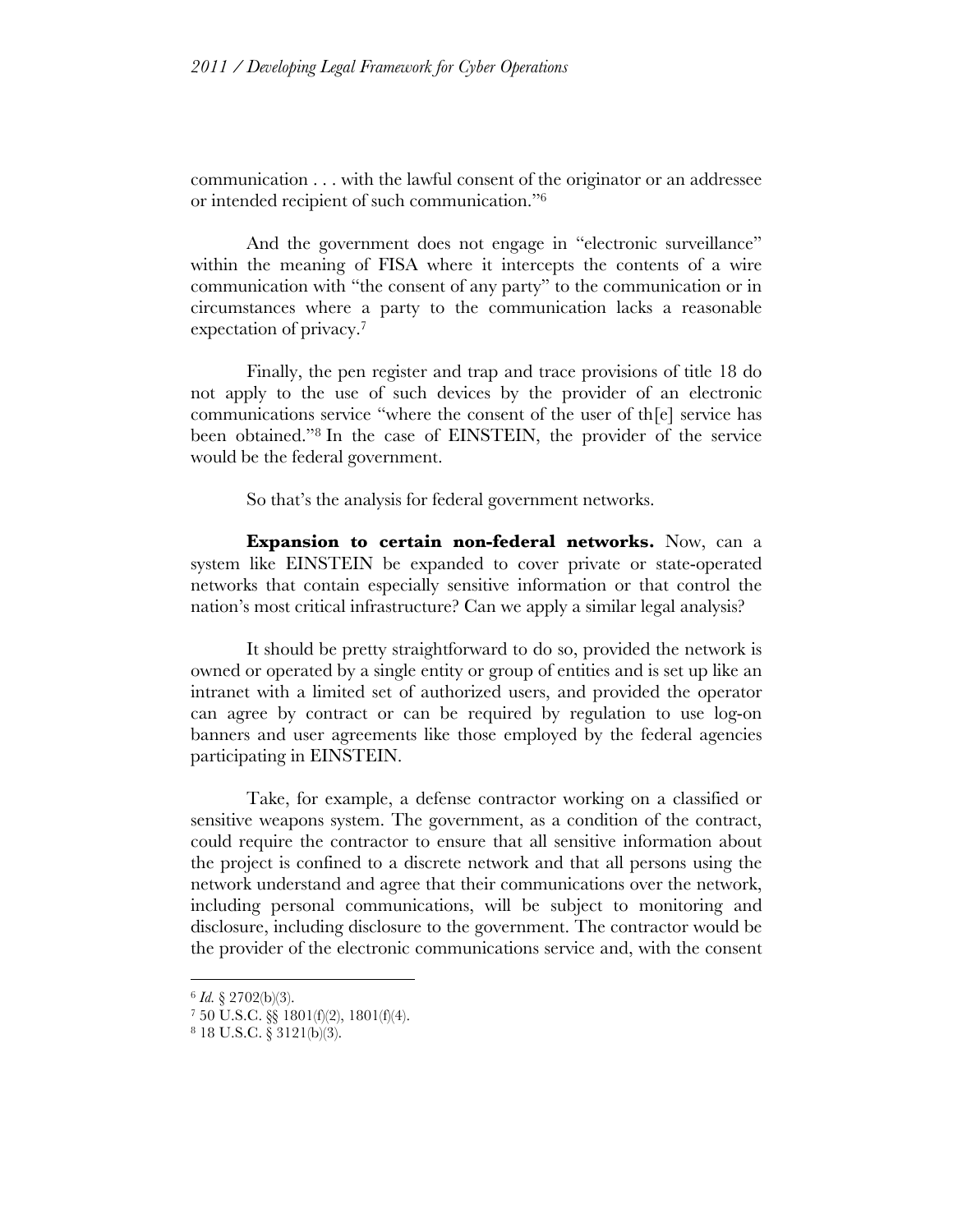of the users of the network, would be authorized under the various statutory provisions discussed above to conduct the monitoring of all communications on the network and make the disclosures of any communications containing malicious code. In undertaking the screening, the private party could contract with the federal government to participate in the EINSTEIN system.

I think DHS could negotiate similar cooperative arrangements with state entities and could impose similar conditions on computer networks, including private networks that are used to control the infrastructure most vital to national security. This should fall within DHS's regulatory authority over the security of "critical infrastructure."

If the non-federal network in question happens to be located in a state that requires the consent of both parties before a communication can lawfully be monitored, a valid federal requirement should preempt the state law, though in some circumstances, for example involving only contractual conditions, preemption may require an act of Congress.

**Public Internet.** What about trying to expand our intrusiondetection system out to the public Internet itself, to scour the vast streams of data that flow through the public peering points and across the gateways of the major backbone networks? Some have argued that that's the only way to achieve sufficient protection for vital U.S. computer networks.

But this is where I think I would draw the line. I don't see an easy way to dispel the legitimate privacy interests of the millions of users of the public Internet. We can't insist that they all consent to having their communications monitored, and I don't think the public would support such a policy.

Even if Congress in theory could enact some kind of sweeping legislation to impose such a regime — for example, by requiring that all ISPs be licensed and making EINSTEIN-like user agreements a condition of licensing — that's not realistic. The Internet culture would rise up in revolt, and Congress won't want to suppress the freedom and vibrancy of the Internet and risk squelching the golden goose of e-commerce.

So, one man's opinion, but I think we should focus on achieving cybersecurity for contained networks that have a discrete set of authorized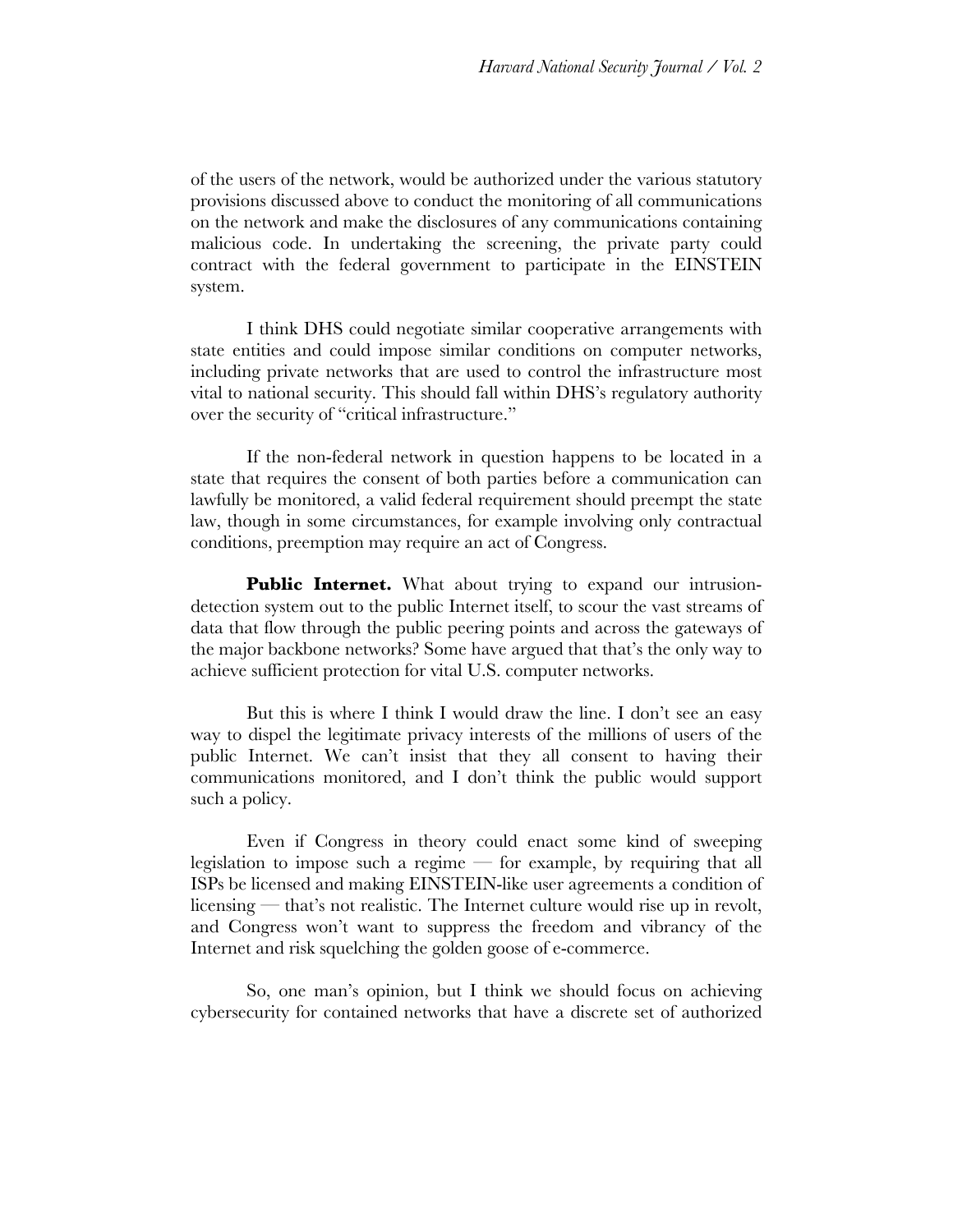users and readily controlled gateways to the Internet. But if we can do just that much, that will go a long way toward improving our national security.

### III. Offensive Cyber Operations

Okay, that's enough about cyber security and privacy. Now let's do a 180 and talk about the legal authorities available to the U.S. government for offensive cyber operations.

By offensive cyber operations, I'm referring to a range of potential activities that could be aimed at foreign computer systems: from straight intelligence collection (the extraction or copying of data for intelligence purposes), to counterintelligence operations (meant to deter or disrupt espionage by others against us), to covert actions conducted abroad (traditionally managed by the CIA), to cyberwarfare (executed by DoD's Cyber Command, either in support of conventional, kinetic war fighting or on a stand-alone basis).

These various kinds of operations can be authorized under different authorities using different procedures.

I should step back here and note something important: If the computer system in question is located in the United States or if it's owned and controlled by a U.S. company or individual, it's likely the FBI would take the lead, and the operation may be conducted as a law enforcement matter.

**Executive Order 12333.** Executive Order 12333 provides a useful launching pad for reviewing these authorities and procedures. It mirrors several provisions of the National Security Act, found in chapter 15 of title 50 of the U.S. Code.

Intelligence and counterintelligence authorities flow from the President through the Director of National Intelligence, and they're usually vetted through an inter-agency process overseen by the National Security Council.

If they're sufficiently sensitive, they'll be reviewed by the principals committee of the NSC, which is typically chaired by the National Security Adviser and includes the Vice President, the Secretary of State, the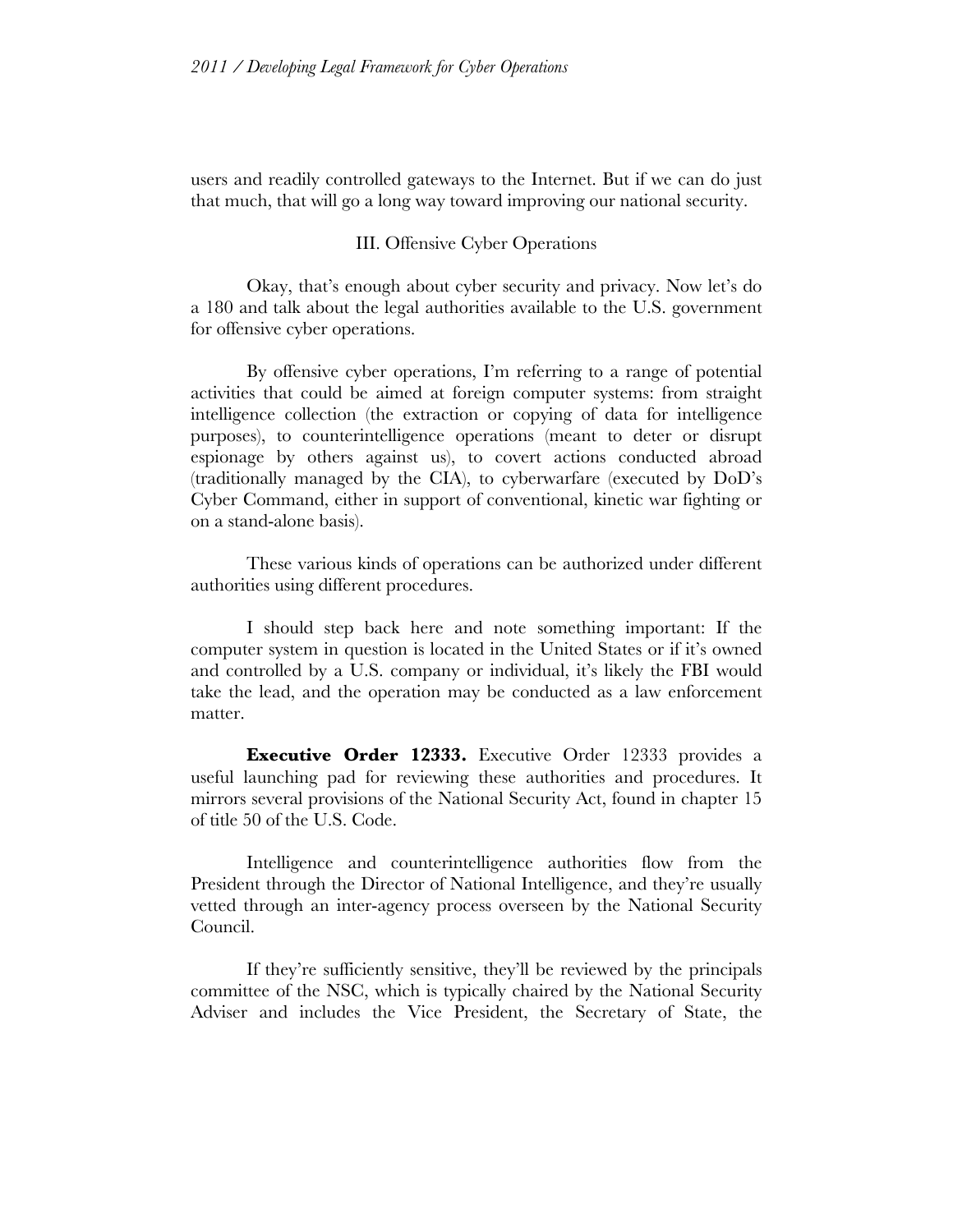Secretary of Defense, the DNI, the Attorney General, the Chairman of the Joint Chiefs, and often the Director of the CIA. Depending on the issues involved, the principals can include the Secretary of Homeland Security and the Secretary of the Treasury. The Chief of Staff and the Counsel to the President also usually attend principals meetings.

## **Covert action.** Now, what about covert action?

As defined in Executive Order 12333 and the National Security Act, "covert action," as distinct from clandestine intelligence collection, means an operation undertaken by the U.S. government primarily designed "to influence political, economic, or military conditions abroad, where it is intended that the role of the United States Government will not be apparent or acknowledged publicly."9

What would be an example of covert action? Well, obviously, I can't talk about any real covert action of which I'm aware. But let's imagine a wild, fantastical, counterfactual, and purely hypothetical scenario that bears no relation to reality: Suppose the democracy protests in the Middle East were actually organized and fomented by the United States. If that were true, the United States would not want its role to be apparent, because that would doom the effort — the local population would likely turn against the protests if they knew the United States was behind them.

Now, importantly, the definition of covert action does *not* include, among other things, "traditional counterintelligence activities" and "traditional military activities." (It also excludes diplomacy, law enforcement, and pure intelligence collection, but I'm going to focus mostly on the military exception, and I'll come back a little later to the counterintelligence exception.)

Covert action operations are traditionally conducted by the CIA with assistance as needed from the military and other intelligence agencies. Under Executive Order 12333, the National Security Council must consider each proposed covert action and present a policy recommendation to the President, along with any dissenting views.

<sup>9 50</sup> U.S.C. § 413b(e).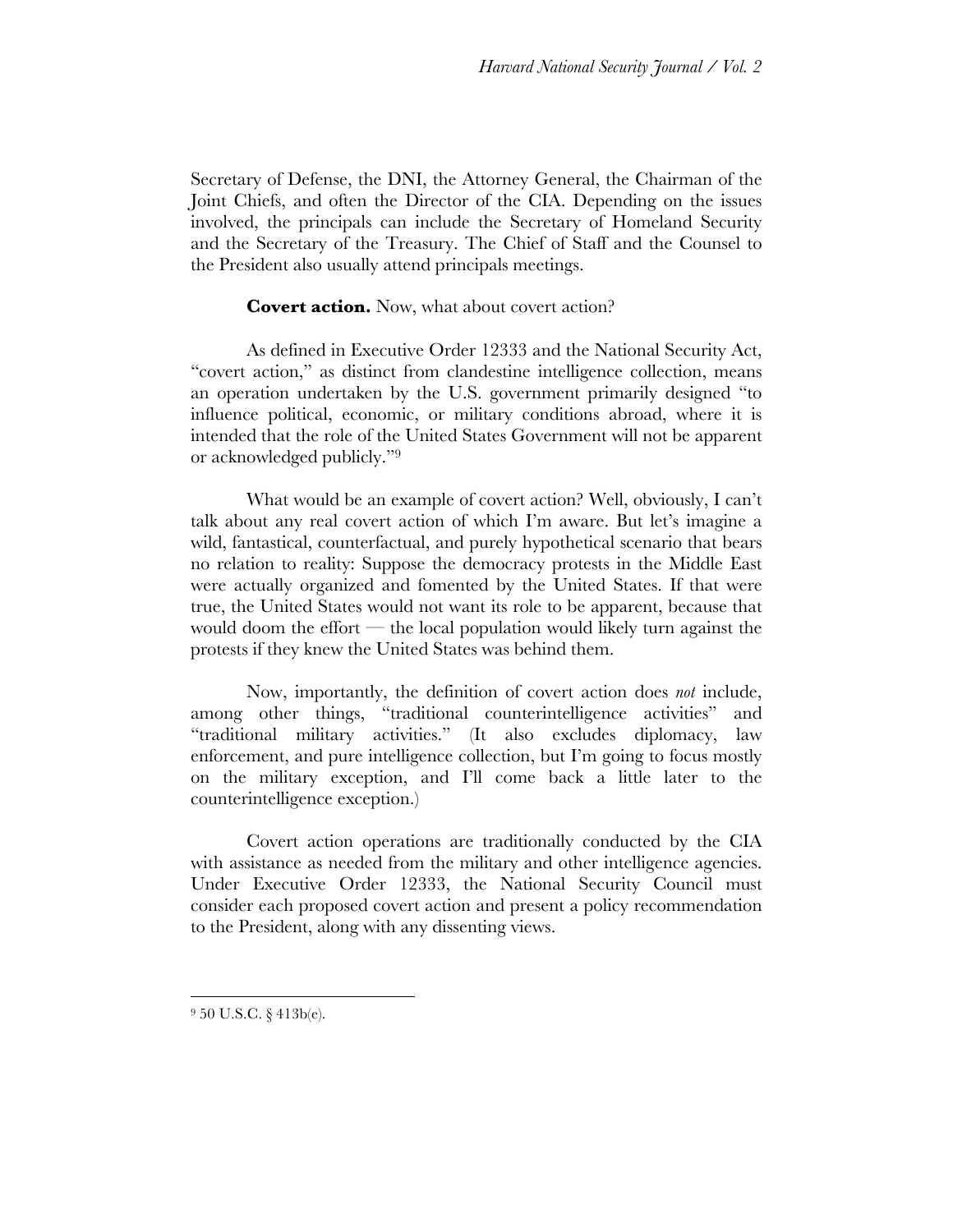Section 503 of the National Security Act, 50 U.S.C. § 413b, requires the President, in authorizing a covert action, to make written findings that the operation is necessary to promote identifiable foreign policy objectives and is important to the national security of the United States, and it prohibits the President from authorizing any covert action that would violate the Constitution or any statute of the United States.

Covert actions also can't take place in the United States and can't be used to influence U.S. policies or public opinion. (So it would be illegal if the CIA were involved in organizing the union protests in Wisconsin.)

**Congressional reporting.** The National Security Act also requires the President and DNI to ensure that the Intelligence Committees of the House and Senate are fully and currently informed of all intelligence and counterintelligence activities, to the extent consistent with the protection of sensitive sources and methods or other exceptionally sensitive matters.10

With respect to covert actions, the Act requires the President to report presidential findings supporting covert actions to the Intelligence Committees, but where the President determines that it's essential because of "extraordinary circumstances affecting vital interests of the United States," the President may limit access to the so-called "Gang of Eight" the chairs and ranking members of the two Intelligence Committees, the Speaker and minority leader of the House, and the majority and minority leaders of the Senate, along with whatever other congressional leaders the President chooses to include.<sup>11</sup>

The committee chairs hate when briefings are limited to the Gang of Eight, because they catch hell from the members of their committees who are outside the circle. So when former-Senator Obama first became President, there was hope among some in Congress that he would eliminate the Gang of Eight briefings. But when Congress proposed an Intelligence Authorization bill that would do just that, President Obama threatened to veto it. Once he became head of the Executive Branch, he clearly understood the importance of being able to limit the scope of briefings for the most sensitive matters. So the statute still allows for Gang of Eight briefings.

<sup>10</sup> 50 U.S.C. §§ 413–413a.

<sup>11</sup> *Id.* § 413b.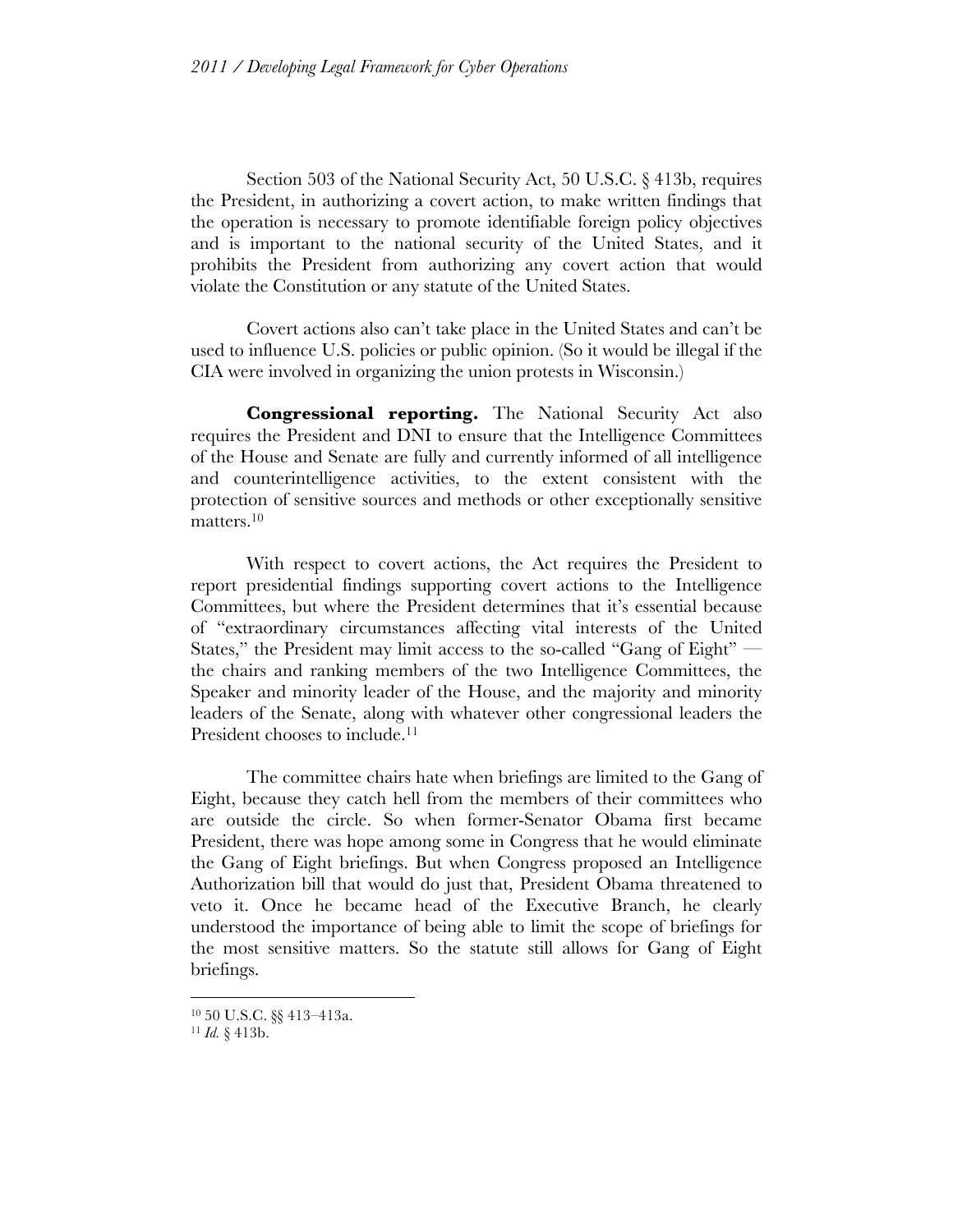In contrast to these title 50 intelligence activities, military operations conducted under title 10 authorities are subject to oversight by the Armed Services Committees of Congress. (Title 10 of the U.S. Code governs DoD's military authorities and the military command structure; title 50 governs the Intelligence Community and intelligence activities.)

And make no mistake, in the world of Washington, it really does matter whether an activity is characterized as covert action or a traditional military action because different Executive Branch departments or agencies will have ownership of the operation and different committees of Congress will have oversight jurisdiction, and they all jealously guard their respective domains.

**Traditional military activities.** So what *is* meant by "traditional military activities" and how do we apply it in classifying offensive cyber operations?

Note that it's not the case that an operation must be treated as covert action just because the role of the United States is intended to be secret. That's true of lots of military and counterintelligence missions as well. Think of special ops, military deception operations, or clandestine operations to prepare the environment for potential future military action.

And another thing: "traditional" can't refer to the technology being used. The military is always at the cutting edge in developing new war fighting technologies, and information systems and computer network operations are integral parts of war in the 21st century.

One possibility is to define "traditional military activities" by reference to the laws and customs of war.

The laws of war impose a number of very important limitations on when and how military force is to be used.

These include, for example, the basic principles of non-aggression and self-defense enshrined in the United Nations Charter; the humanitarian protections and restrictions on warfare embodied in the War Crimes Act, the Geneva Conventions, and related treaties and principles of customary international law; and the laws and treaty provisions prohibiting the use of certain types of weapons, such as chemical and biological weapons.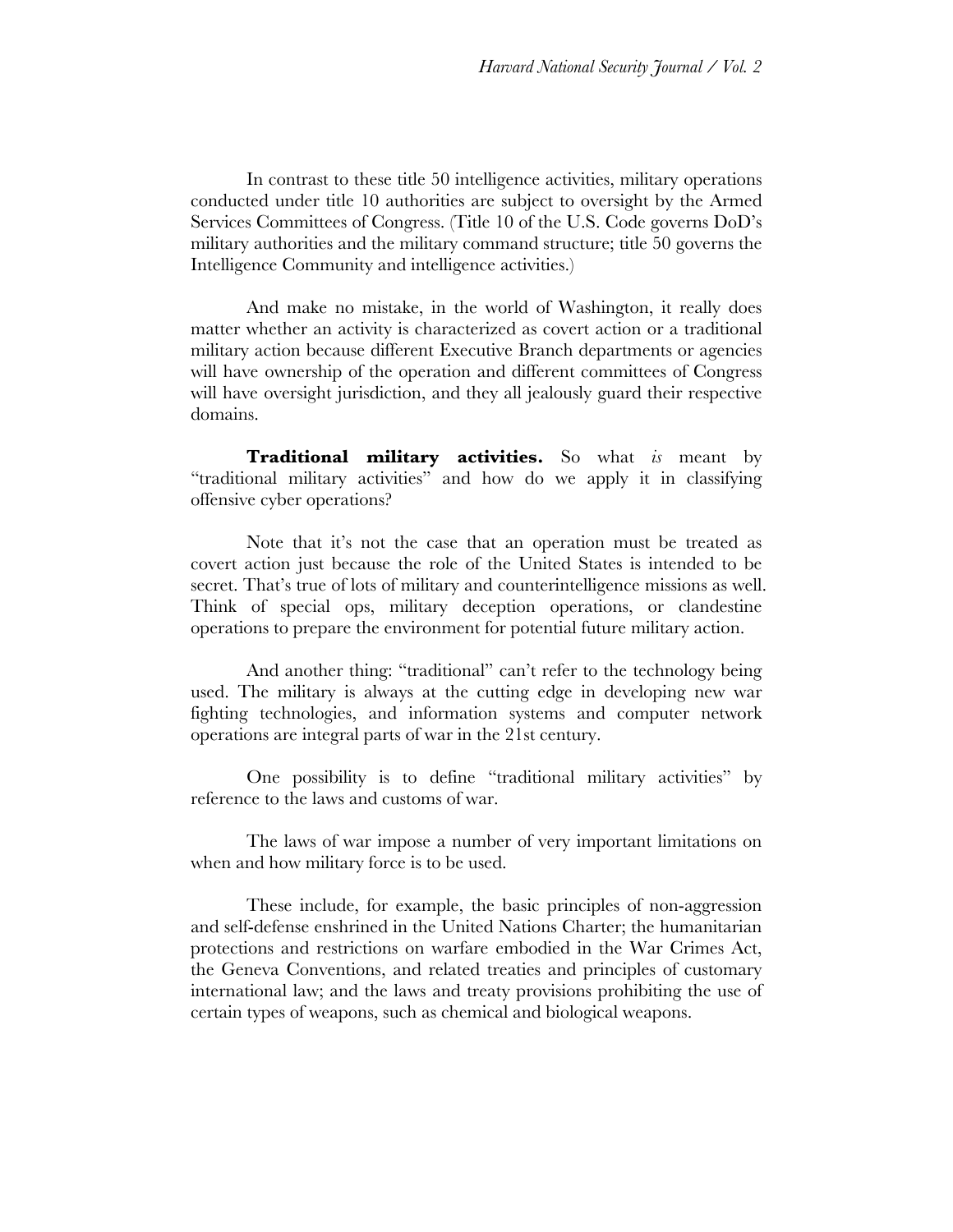Some of the fundamental rules of war include the principle of military necessity (that an appropriate target is one that will confer a definite military advantage), the requirement to distinguish military forces from civilian populations, the prohibition on targeting civilians and civilian objects, the principle of proportionality of response, the imperative to minimize collateral damage, the ban on perfidy, and the principle of neutrality.

One thing that distinguishes the United States from lots of other nations is the care we take to honor our international commitments. In carrying out military missions, for example, DoD is scrupulous about always trying to comply with the laws and customs of war. You may be surprised to learn that it's quite often the norm these days for combatant commanders to make significant targeting decisions on the battlefield with the real-time input of JAG lawyers.

Military operations occur within the title 10 chain of command, which means that they're conducted pursuant to "execute orders" from the President through the SecDef down to the combatant commanders. Execute orders usually define the general scope and purpose of the operation, and the details are filled in with operational plans and specific rules of engagement. It's fair to assume that by the time the President signs an execute order for a particular military operation, DoD has satisfied itself that the operation can be conducted in accordance with the laws of war.

So, in my view, a good, practical way to think about "traditional military activities," for purposes of distinguishing them from covert action, is that they can include any operation the President chooses to order the military to carry out under title 10 authorities, provided it's consistent with the accepted norms of war.

This approach preserves critical flexibility for the President in deciding when and how to employ the military might of the United States to meet a national security threat that justifies our use of force.

It should be recognized that in the context of our armed conflict with the Taliban and international terrorist organizations like al Qaeda, there will be a range of missions, including in the realm of cyber operations, where the President can decide to use either the military option or the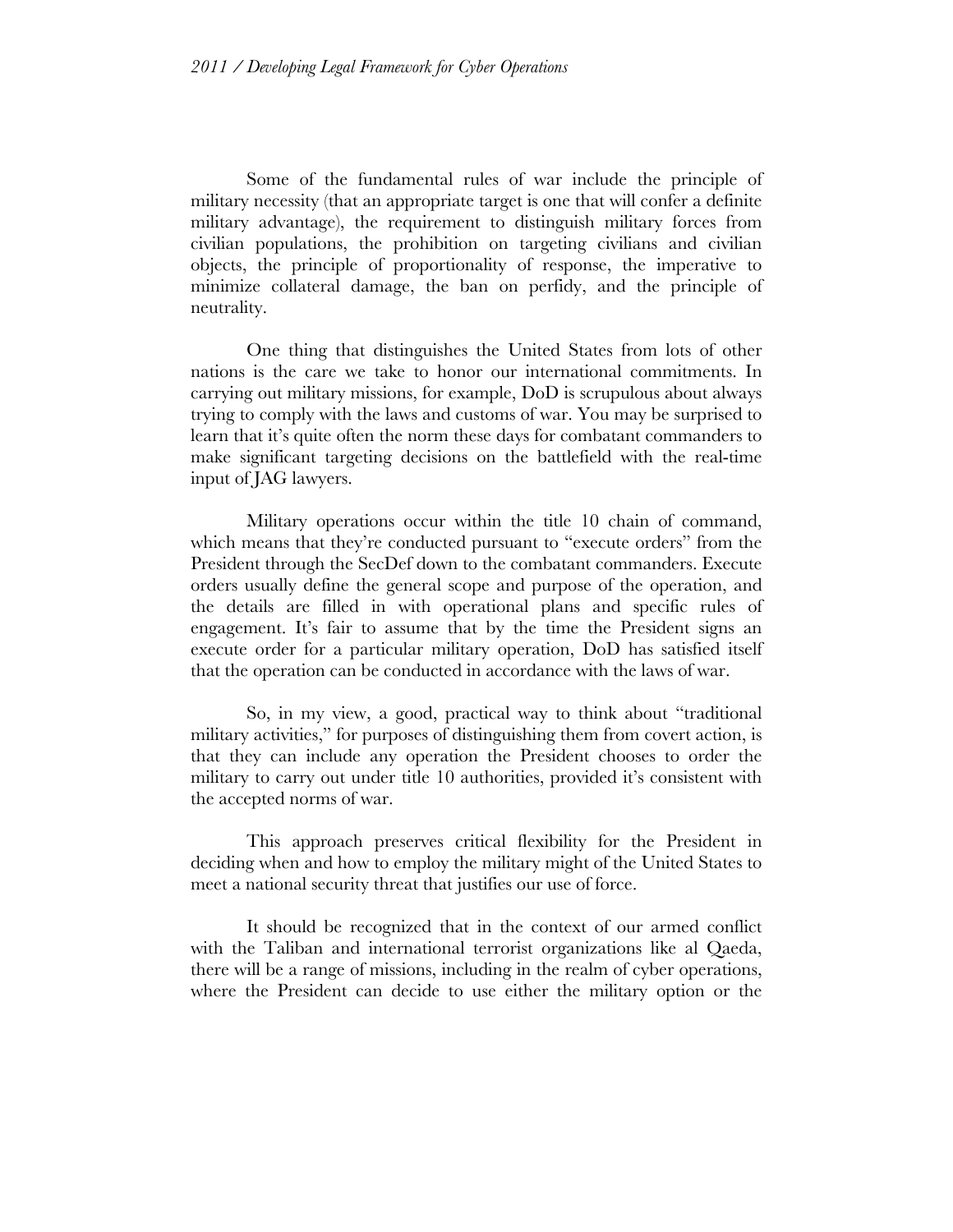covert action option, or both. They are two instruments of national policy available to the President, and they need not be mutually exclusive.

The fact that the administration is standing up a unified Cyber Command and putting such focus and resources into it suggests that the President has largely decided to conduct offensive cyber operations through the military option.

**Evolving customary law.** This approach also accommodates the reality that how the U.S. chooses to use its armed forces will significantly influence the development of customary international law.

As the label implies, customary law can evolve depending on the accepted conduct of major nations like the United States. The real-world practice of the United States in adapting the use of its military to the new challenges raised by computer warfare will (and should) help clarify the accepted customs of war in areas where the limits are not clearly established today.

And if you just review the literature on cyber war, you quickly see that that's where we are: precisely how the laws and customs of war should apply to offensive cyber operations is not yet crystallized in key respects.

For example, there aren't always bright lines to tell us when a cyber attack on computer systems constitutes an "armed attack" or a "use of force" that justifies a nation in launching a responsive military strike under Article 51 of the U.N. Charter.

Some questions are easy: Hacking into a sensitive government computer system to steal information is an act of espionage, not an armed attack. It's clearly not prohibited by the laws and customs of war.

On the other hand, if the cyber intrusion inflicts significant physical destruction or loss of life by causing the failure of critical infrastructure, like a dam or water supply system, then it obviously would constitute an armed attack under the law of war and would justify a full military response if it could be attributed to a foreign power. Where committed as an offensive act of aggression, such an attack may violate international law.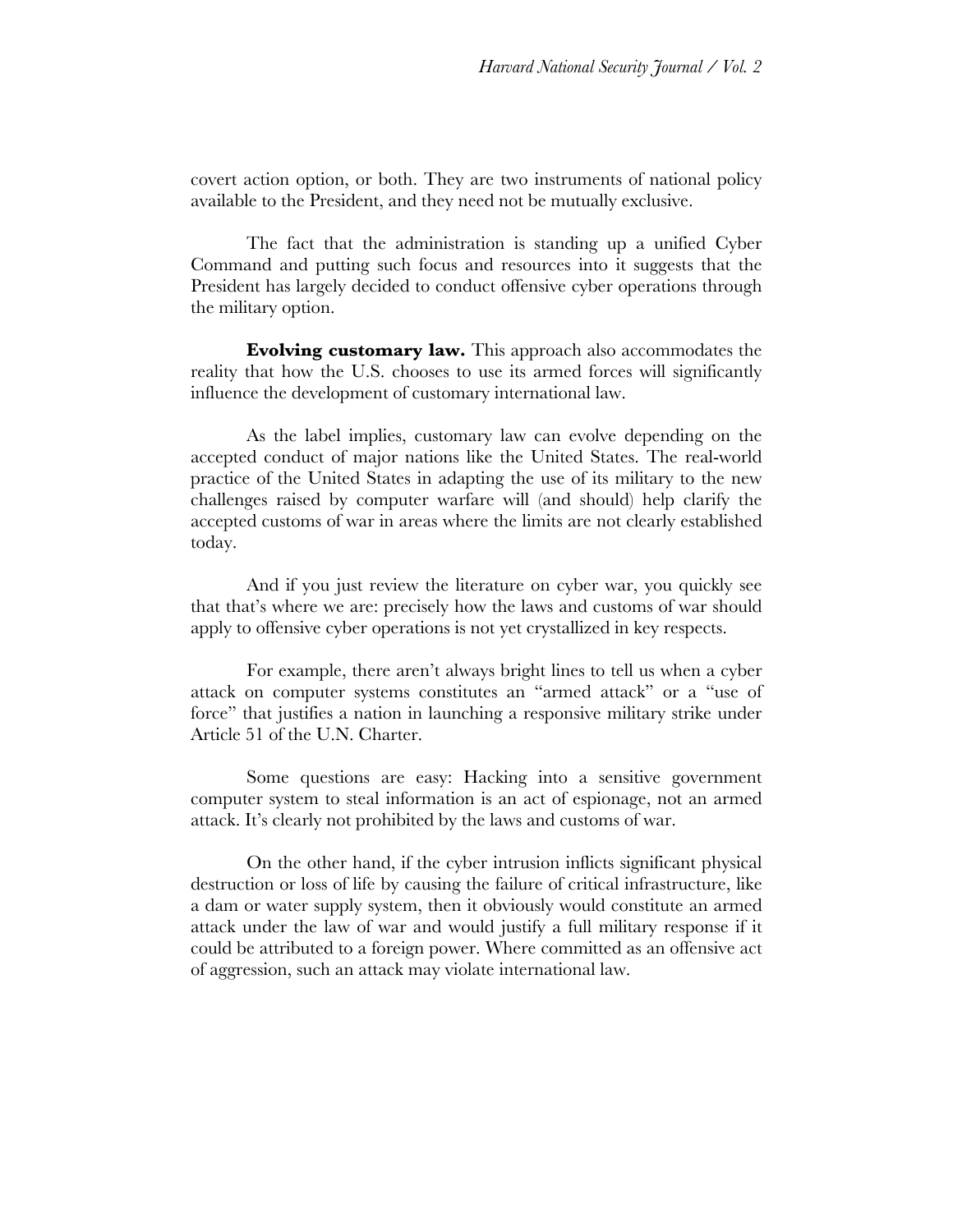If significant enough, the effect of the attack will determine its treatment, not necessarily whether the attack is delivered through computer lines as opposed to conventional weapons systems. In these cases, the laws and customs of war provide a clear rule to apply.

But there will be gray areas in the middle. Thus, it's far less clear that a computer assault that's limited to deleting or corrupting data or temporarily disabling or disrupting a computer network or some specific equipment associated with the network in a way that's not life threatening or widely destructive should be considered a use of force justifying military retaliation, even if the network belongs to the military or another government agency.

This was the case with the "distributed denial of service" attacks experienced by Estonia in 2007, which severely disrupted the country's banking and communications systems. Suspecting that Russia was behind it, Estonia suggested that NATO declare that Estonia's sovereignty had been attacked, which would have triggered the collective self-defense article of the NATO Treaty, but that suggestion was rebuffed on the ground that a cyber attack is not a clear military action.12

There's an echo of that reasoning in Article 41 of the U.N. Charter, which says that a "complete or partial interruption of economic relations and of rail, sea, air, postal, telegraphic, radio, and other means of communications" is not a "measure . . . involving armed force."

And what about Stuxnet? As I understand it from public reports, Stuxnet was a computer worm that found its way into the systems controlling Iran's nuclear program and gave faulty commands causing the destruction of the centrifuges used for enriching uranium. Suppose President Ahmadinejad claimed that Israel was behind the Stuxnet worm and claimed that Stuxnet constituted an armed attack on Iran that justified a military response against Israel. I suspect the United States would disagree.

At the same time, when it comes to a cyber attack directed against U.S. computer systems, I certainly want the President to have leeway in determining whether or not to treat the attack as a use of force that supports

<sup>12</sup> *See* Maj. Arie J. Schaap, *Cyber Warfare Operations: Development and Use Under International Law*, 64 AIR FORCE L. REV. 121, 144–45 (2009).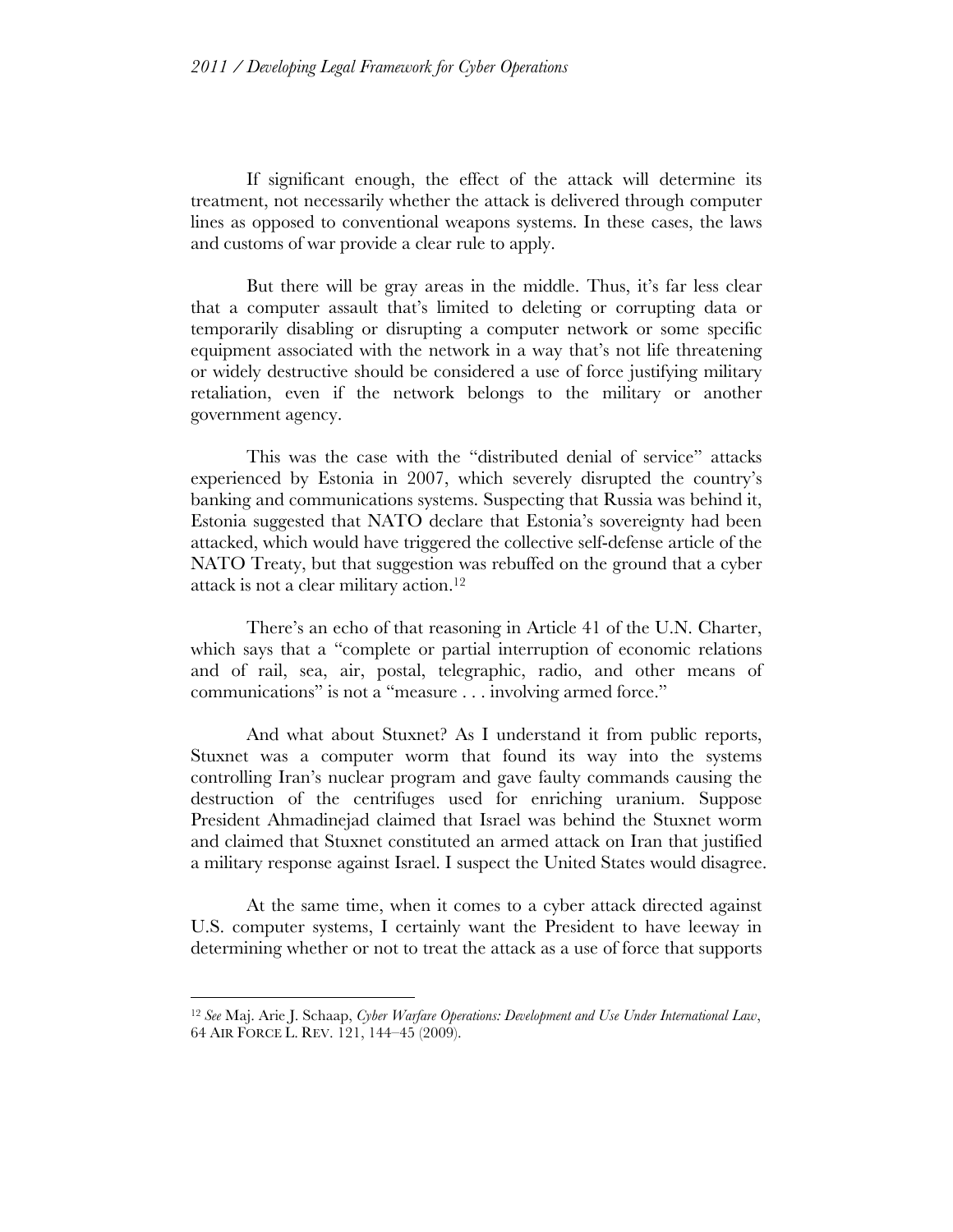military retaliation. Making such judgments is a traditional power exercised by the President, and I think he retains that leeway.

Similarly, I submit, it's not clearly established that a cyber attack aimed at disrupting a server or Web site located in a neutral country or in a country outside a theater of open hostilities would be a violation of that country's neutrality.

The server might be a valid military target because it's being used for the communications or command and control of the enemy fighters in the area of hostilities (after all, al Qaeda regularly uses the Internet in planning and ordering operations). The server might have no connection to the host country's military, government, or critical infrastructure, and it might be readily targeted for a computer attack without inflicting widespread damage on unrelated systems used for civilian purposes.

Such a focused cyber operation — with little physical impact beyond the destruction of data or the crippling of a server  $-$  is very different from the kind of physical violation of territory — such as a conventional troop incursion or a kinetic bombing raid  $-$  that we ordinarily think of as constituting an affront to neutrality.13

Although every server has a physical location, the Internet is not segmented along national borders, and the enemy may gain greater tactical advantage from a server hosted half way around the world than from one located right in the middle of hostilities.

The targeting of a server in a third country may well raise significant diplomatic difficulties (and I wouldn't minimize those), but I don't think the law-of-war principle of neutrality categorically precludes the President from authorizing such an operation by an execute order to Cyber Command.

**Conclusion.** So here's my thesis: To my view, the lack of clarity on certain of these issues under international law means that with respect to those issues, the President is free to decide, as a policy matter, where and

<sup>&</sup>lt;sup>13</sup> A 1974 Resolution of the U.N. General Assembly, for example, defines "aggression" to mean "the use of armed force" by a state against "the sovereignty, territorial integrity or political independence" of another state. G.A. Res. 3314 (XXIX), U.N. GAOR, 29th Sess., Supp. No. 31, U.N. Doc A/9361 (Dec. 14, 1974). The focused cyber operation I've described hardly seems to satisfy that definition.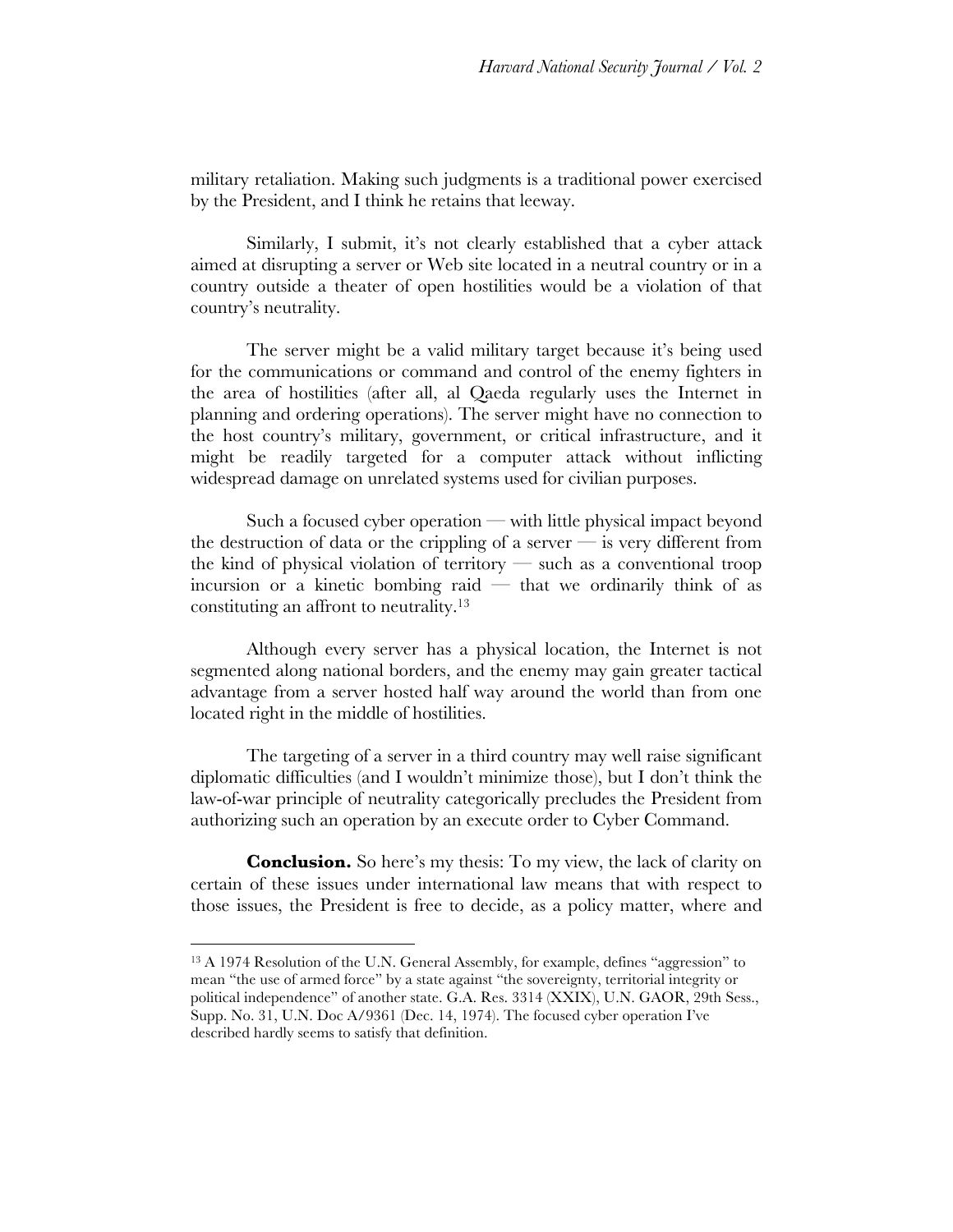how the lines should be drawn on the limits of traditional military power in the sphere of cyberspace. For example, that means that within certain parameters, the President could decide when and to what extent military cyber operations may target computers located outside areas of hot fighting that the enemy is using for military advantage. And when a cyber attack is directed at us, the President can decide, as a matter of national policy, whether and when to treat it as an act of war.

The corollary to all this is that in situations where the customs of war, in fact, are not crystallized, the lawyers at the State Department and the Justice Department shouldn't make up new red lines — out of some aspirational sense of what they think international law ought to be  $-$  that end up putting dangerous limitations on the options available to the United States. Certainly, the advice of lawyers is always important, especially so where the legal lines are established or firmly suggested. No one would contend that the laws of war have no application to cyber operations or that cyberspace is a law-free zone. But it's not the role of the lawyers to make up new lines that don't yet exist in a way that preempts the development of policy.14

In the face of this lack of clarity on key questions, some advocate for the negotiation of a new international convention on cyberwarfare perhaps a kind of arms control agreement for cyber weapons. I believe there is no foreseeable prospect that that will happen. Instead, the outlines of

<sup>14</sup> The "Martens Clause," found in the Hague Conventions and in Additional Protocol I to the Geneva Conventions, does not undercut this thesis. The version of the Martens Clause codified in Protocol I declares that on law-of-war matters not expressly addressed by treaty, "civilians and combatants remain under the protection and authority of the principles of international law derived from established custom, from the principles of humanity and from the dictates of public conscience." Protocol Additional to the Geneva Conventions of 12 August 1949, and Relating to the Protection of Victims of International Armed Conflicts (Protocol I) art. 1.2, June 8, 1977, 1125 U.N.T.S. 3. There is no accepted or definitive interpretation of this clause, see Rupert Ticehurst, *The Martens Clause and the Laws of Armed Conflict*, 37 INT'L REV. RED CROSS 125 (1997), but I believe the most it can stand for is the proposition that if there are gaps in the provisions of a treaty addressing the laws of war, those gaps may be filled in by customary international law  $-$  i.e., the customs of war  $-$  as established by the consistent practice of major states (and perhaps by the universal humanitarian dictates of conscience). When there is, however, no such established and consistent practice of states (or universal dictates of conscience) as to a particular question, there is not a firm rule to fill in the gaps. That's fully consistent with the notion that the United States has flexibility as a policy matter to develop the appropriate standards it will recognize as applicable to offensive cyber operations with respect to those key questions about which there is no clear international norm.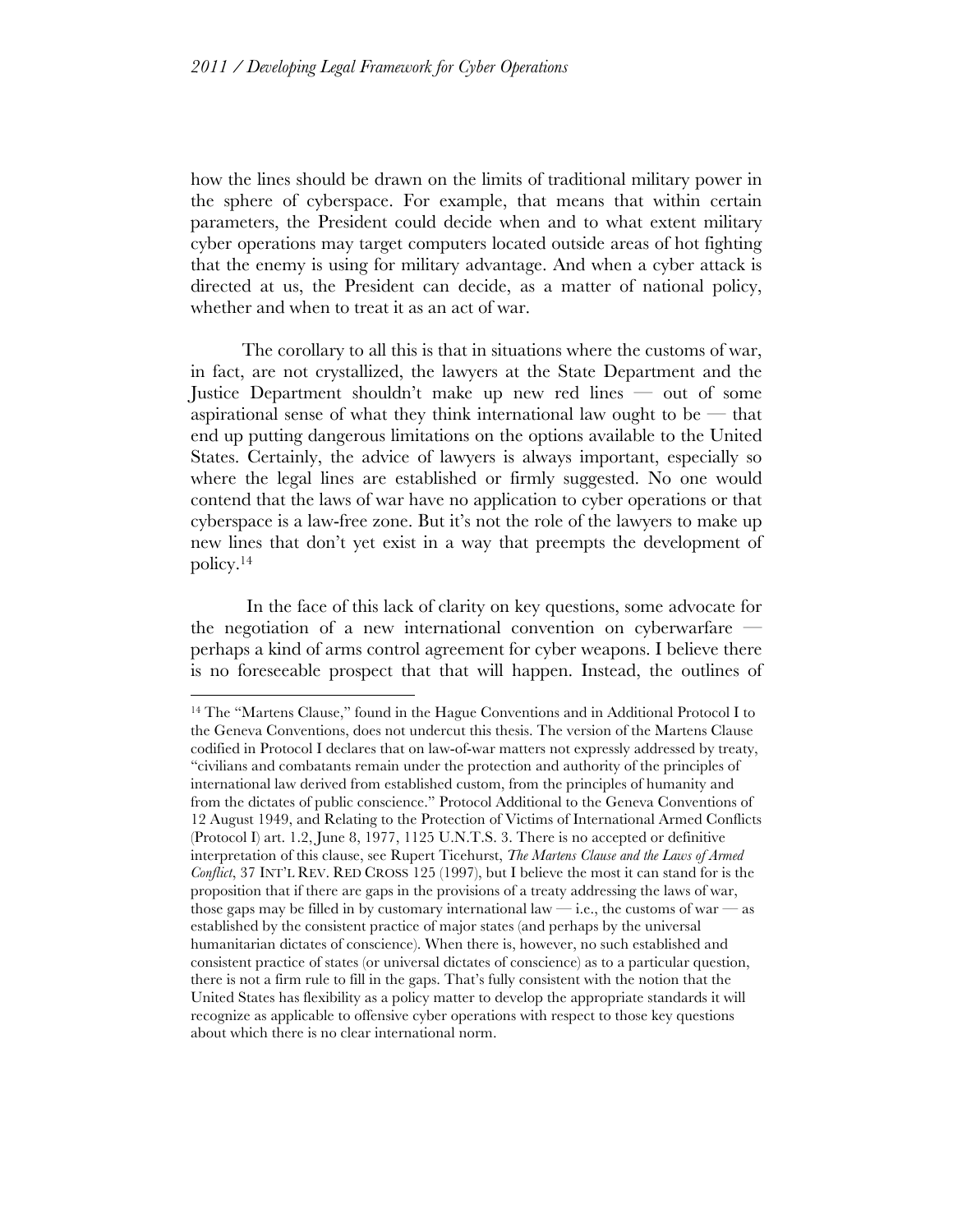accepted norms and limitations in this area will develop through the practice of leading nations. And the policy decisions made by the United States in response to particular events will have great influence in shaping those international norms. I think that's the way we should want it to work.

One final admonition I'll offer on the topic of offensive cyber operations: In cases where the President shapes new policy by choosing military action over covert action for a cyber operation, or vice versa, I would strongly urge that the President fully brief both sets of committees in Congress — the Intelligence Committees and the Armed Services Committees — and explain the basis for the choice. It's inevitable the committees will find out anyway when a jurisdictional marker is crossed, and it will help smooth the development of consistent policies and standards for the committee members and staff to understand and appreciate the choices made on both sides of the question.

#### IV. WikiLeaks

Now, as a last word, let me say something about WikiLeaks.

There's been a lot of focus on whether to bring criminal charges against Julian Assange for the purposeful exploitation and release of classified U.S. information, including military and diplomatic communications. A criminal investigation is evidently ongoing, and I think there are strong arguments supporting that course.

But there's also been a suggestion that we consider using offensive cyber capabilities to block or disrupt the servers overseas where WikiLeaks is holding the sensitive U.S. information.

If such an action were to be entertained, I don't think it would be characterized as a traditional military operation (we're not engaged in an armed conflict with WikiLeaks), and it wouldn't have to be done as covert action. Rather, I think it could be characterized as "traditional counterintelligence activities," which you'll recall is another category that's distinguished from covert action.

Executive Order 12333 defines "counterintelligence" to include, among other things, "activities conducted to . . . disrupt or protect against espionage . . . [or] sabotage" directed against the United States by "foreign